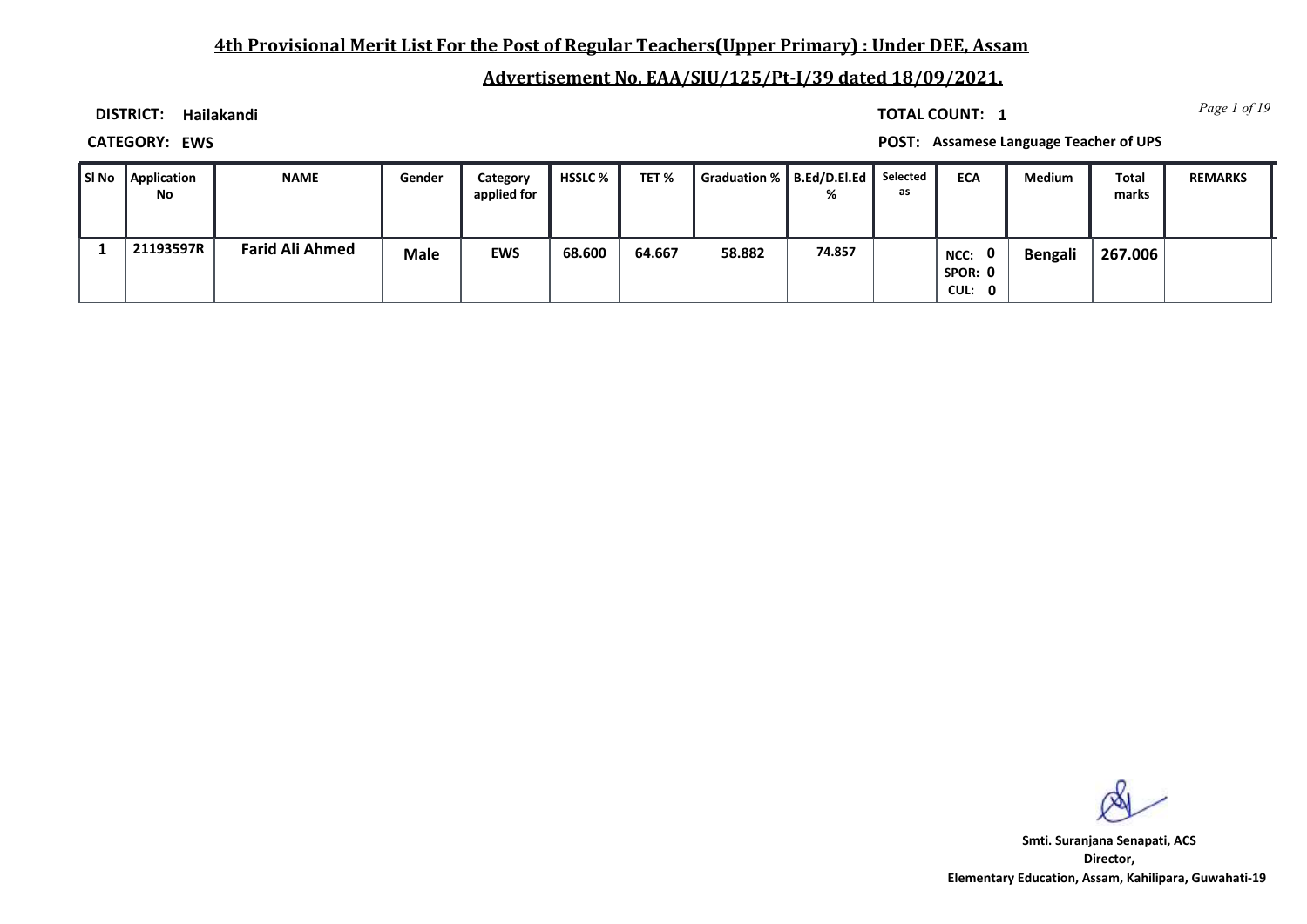*Page 2 of 19* **TOTAL COUNT: 1**

**DISTRICT: Hailakandi**

**CATEGORY: SC POST: Assamese Language Teacher of UPS**

| SI No | <b>Application</b><br>No | <b>NAME</b>        | Gender | Category<br>applied for | <b>HSSLC</b> % | TET %  | Graduation % B.Ed/D.El.Ed | %      | Selected<br>as | <b>ECA</b>                                | <b>Medium</b>  | Total<br>marks | <b>REMARKS</b> |
|-------|--------------------------|--------------------|--------|-------------------------|----------------|--------|---------------------------|--------|----------------|-------------------------------------------|----------------|----------------|----------------|
|       | 21191037R                | <b>Navajit Das</b> | Male   | <b>SC</b>               | 54.000         | 63.333 | 63.600                    | 76.750 |                | $\mathbf{0}$<br>NCC:<br>SPOR: 0<br>CUL: 0 | <b>Bengali</b> | 257.683        |                |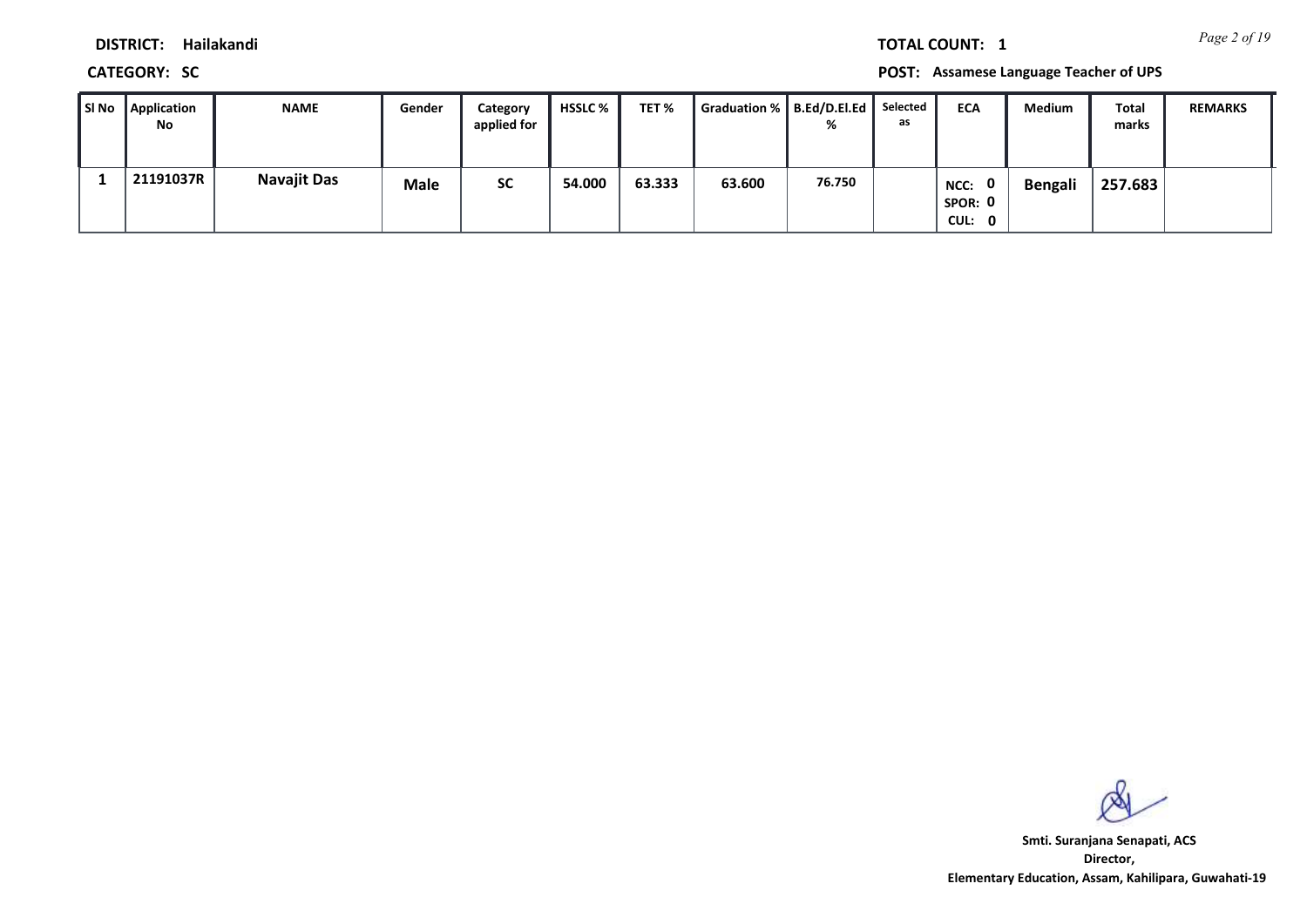*Page 3 of 19* **TOTAL COUNT: 3**

## **DISTRICT: Hailakandi**

**CATEGORY: STP POST: Assamese Language Teacher of UPS**

| SI No | <b>Application</b><br>No | <b>NAME</b>          | Gender      | Category<br>applied for | <b>HSSLC %</b> | TET%   | Graduation % | B.Ed/D.El.Ed<br>% | Selected<br>as       | <b>ECA</b>                       | <b>Medium</b>  | Total<br>marks | <b>REMARKS</b> |
|-------|--------------------------|----------------------|-------------|-------------------------|----------------|--------|--------------|-------------------|----------------------|----------------------------------|----------------|----------------|----------------|
|       | 21200968R                | Paragjyoti Ramchiary | <b>Male</b> | <b>STP</b>              | 50.400         | 65.333 | 53.824       | 67.950            |                      | - 0<br>NCC:<br>SPOR: 0<br>CUL: 0 | <b>Bengali</b> | 237.507        |                |
| 2     | 21209265R                | <b>Bikram Payeng</b> | <b>Male</b> | <b>STP</b>              | 56.200         | 58.000 | 50.000       | 71.929            |                      | 0<br>NCC:<br>SPOR: 0<br>CUL: 0   | <b>Bengali</b> | 236.129        |                |
| 3     | 21195499R                | Geetali Pegu         | Female      | <b>STP</b>              | 48.400         | 55.333 | 51.071       | 63.357            | Women<br>Reservation | NCC: 0<br>SPOR: 0<br>CUL: 0      | <b>Bengali</b> | 218.162        |                |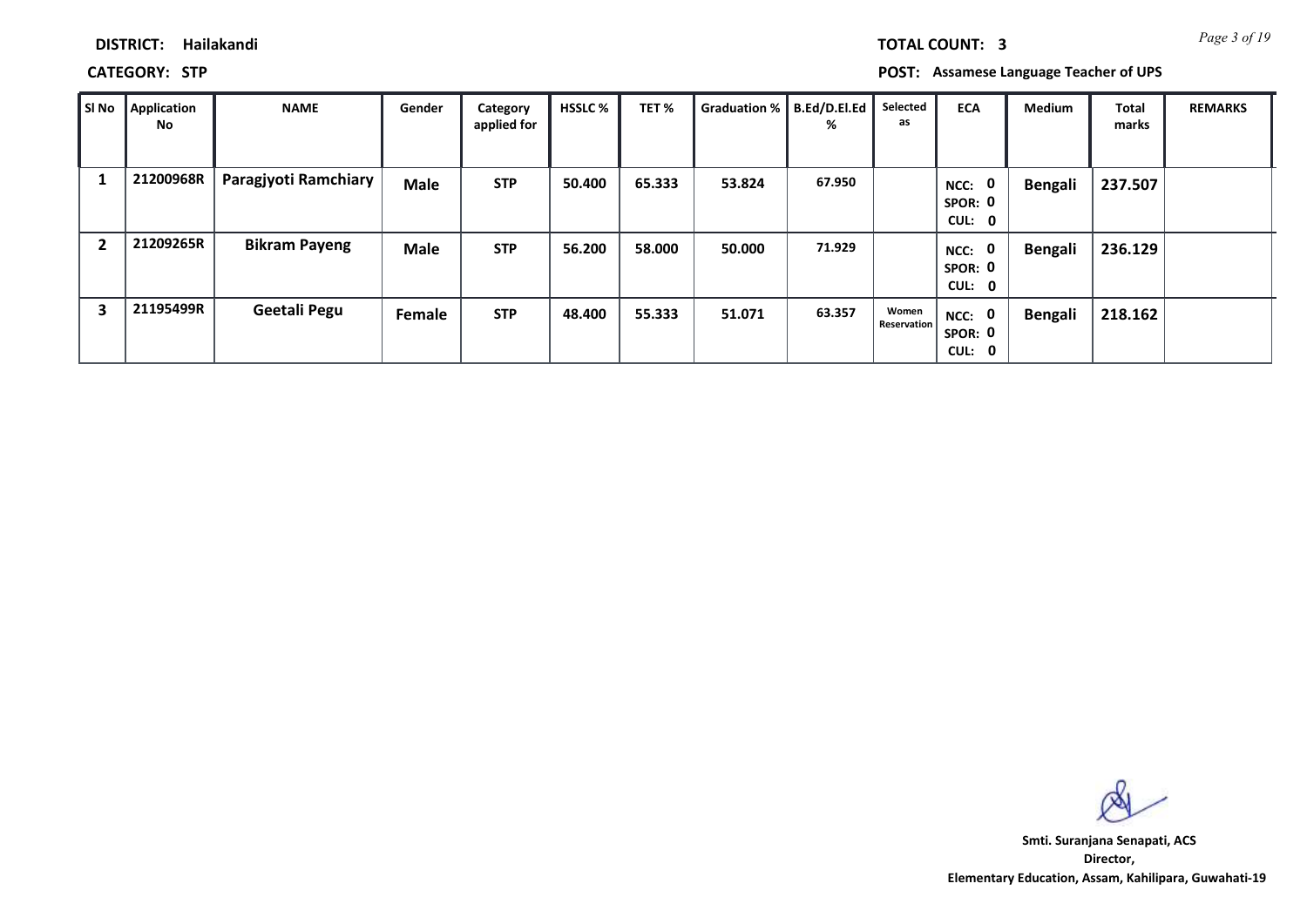| <b>DISTRICT:</b> | Hailakandi |
|------------------|------------|
|------------------|------------|

*Page 4 of 19* **TOTAL COUNT: 7**

**CATEGORY: UR POST: Assamese Language Teacher of UPS**

| SI No                   | Application<br><b>No</b> | <b>NAME</b>               | Gender      | Category<br>applied for | <b>HSSLC%</b> | TET%   | Graduation % | B.Ed/D.El.Ed<br>℅ | Selected<br>as       | <b>ECA</b>                                            | <b>Medium</b>  | <b>Total</b><br>marks | <b>REMARKS</b> |
|-------------------------|--------------------------|---------------------------|-------------|-------------------------|---------------|--------|--------------|-------------------|----------------------|-------------------------------------------------------|----------------|-----------------------|----------------|
| 1                       | 21204121R                | <b>Akash Patra</b>        | <b>Male</b> | OBC/MOBC                | 68.200        | 69.333 | 62.429       | 69.571            |                      | $\mathbf 0$<br>NCC:<br>SPOR: 0<br>CUL:<br>$\mathbf 0$ | <b>Bengali</b> | 269.533               | Withheld       |
| $\overline{2}$          | 21189005R                | Pranjal Kalita            | <b>Male</b> | <b>EWS</b>              | 62.600        | 64.000 | 69.176       | 73.063            |                      | $\mathbf 0$<br>NCC:<br>SPOR: 0<br>CUL: 0              | <b>Bengali</b> | 268.840               |                |
| 3                       | 21200331R                | <b>Ahsan Ullah</b>        | <b>Male</b> | <b>EWS</b>              | 61.200        | 62.000 | 75.294       | 68.643            |                      | $\mathbf 0$<br>NCC:<br>SPOR: 0<br>CUL:<br>$\bf{0}$    | <b>Bengali</b> | 267.137               |                |
| 4                       | 21196123R                | Sahidul Islam             | <b>Male</b> | <b>EWS</b>              | 60.000        | 65.333 | 68.118       | 73.600            |                      | $\mathbf 0$<br>NCC:<br>SPOR: 0<br>CUL: 0              | <b>Bengali</b> | 267.051               |                |
| 5                       | 21167547R                | <b>Binju Amina Khatun</b> | Female      | <b>EWS</b>              | 67.000        | 65.333 | 62.059       | 72.650            | Women<br>Reservation | $\mathbf 0$<br>NCC:<br>SPOR: 0<br>CUL: 0              | <b>Bengali</b> | 267.042               |                |
| 6                       | 21198965R                | <b>Rabin Gogoi</b>        | <b>Male</b> | OBC/MOBC                | 63.800        | 64.667 | 73.571       | 65.000            |                      | $\mathbf 0$<br>NCC:<br>SPOR: 0<br>CUL: 0              | <b>Bengali</b> | 267.038               |                |
| $\overline{\mathbf{z}}$ | 21206950R                | Ayesha Siddiquea          | Female      | <b>EWS</b>              | 62.200        | 68.000 | 64.882       | 71.450            | Women<br>Reservation | $\mathbf 0$<br>NCC:<br>SPOR: 0<br>CUL: 0              | <b>Bengali</b> | 266.532               |                |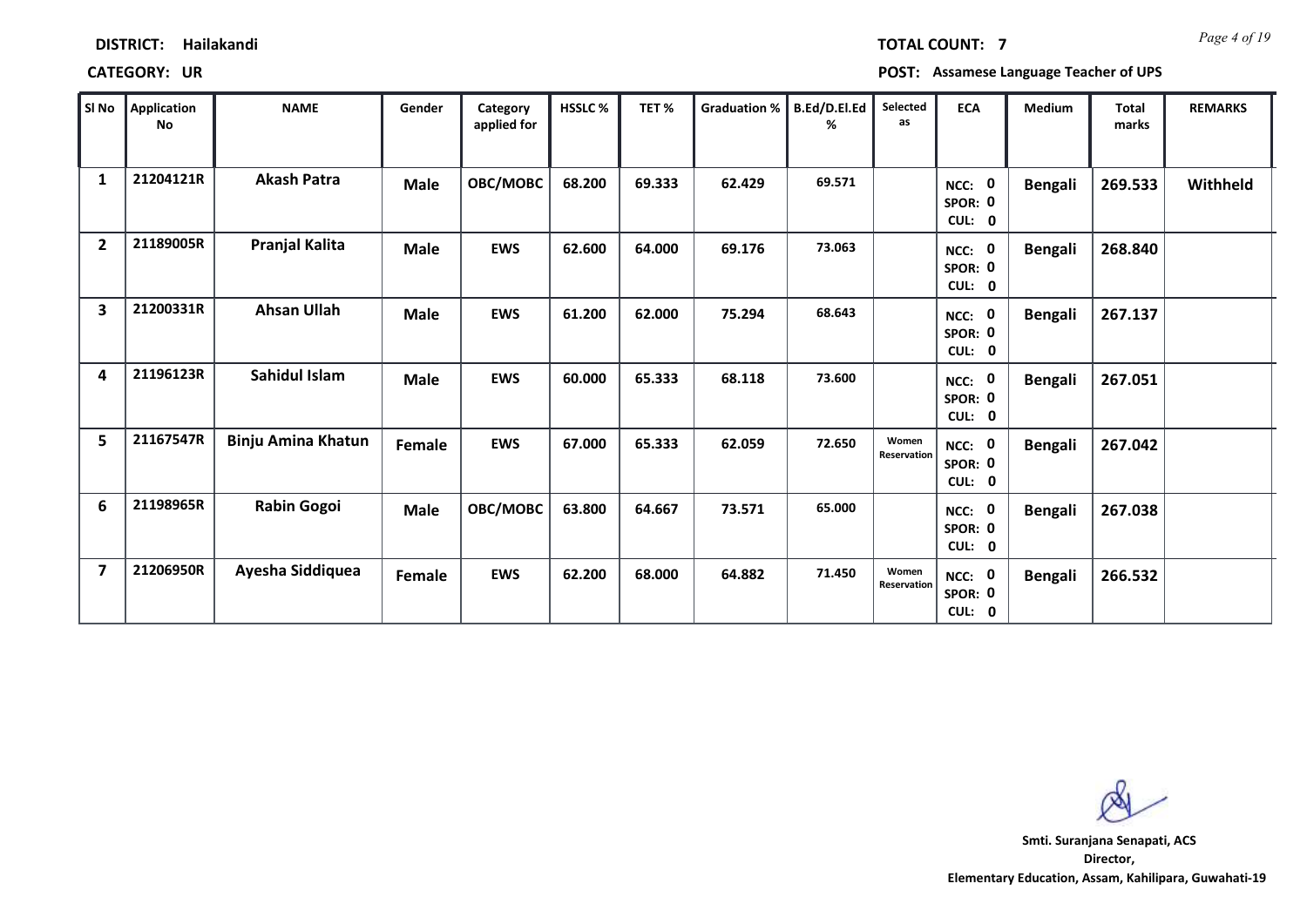**CATEGORY: OBC/MOBC POST: Assistant Teacher of UPS**

| SI No                   | Application<br><b>No</b> | <b>NAME</b>                      | Gender      | Category<br>applied for | HSSLC% | TET%   | <b>Graduation %</b> | B.Ed/D.El.Ed<br>% | Selected<br>as       | <b>ECA</b>                               | <b>Medium</b>  | <b>Total</b><br>marks | <b>REMARKS</b> |
|-------------------------|--------------------------|----------------------------------|-------------|-------------------------|--------|--------|---------------------|-------------------|----------------------|------------------------------------------|----------------|-----------------------|----------------|
| 1                       | 21173395R                | Nandeibam<br>Ningtamleima Singha | Female      | OBC/MOBC                | 79.400 | 57.333 | 70.400              | 87.800            | Women<br>Reservation | $\mathbf 0$<br>NCC:<br>SPOR: 0<br>CUL: 0 | <b>Bengali</b> | 294.933               |                |
| $\overline{2}$          | 21169733R                | <b>Rajib Sinha</b>               | <b>Male</b> | OBC/MOBC                | 75.400 | 62.667 | 83.556              | 68.800            |                      | NCC: 0<br>SPOR: 0<br>CUL: 0              | <b>Bengali</b> | 290.422               |                |
| $\overline{\mathbf{3}}$ | 21178917R                | Anupama Paul                     | Female      | OBC/MOBC                | 75.000 | 56.667 | 81.556              | 74.800            | Women<br>Reservation | NCC: 0<br>SPOR: 0<br>CUL: 0              | <b>Bengali</b> | 288.022               |                |
| 4                       | 21179716R                | L Abhijit Singha                 | <b>Male</b> | OBC/MOBC                | 82.200 | 72.000 | 67.750              | 64.176            |                      | NCC: 0<br>SPOR: 0<br>CUL: 0              | Bengali        | 286.126               |                |
| 5                       | 21133800                 | <b>Sagar Paul</b>                | <b>Male</b> | OBC/MOBC                | 81.400 | 58.000 | 65.000              | 78.850            |                      | NCC: 0<br>SPOR: 0<br>CUL: 0              | <b>Bengali</b> | 283.250               |                |
| 6                       | 21169730R                | Satyajit Gope                    | <b>Male</b> | OBC/MOBC                | 63.800 | 60.000 | 82.444              | 74.700            |                      | NCC: 0<br>SPOR: 0<br>CUL: 0              | <b>Bengali</b> | 280.944               |                |
| $\overline{\mathbf{z}}$ | 21165165R                | <b>Amit Nath</b>                 | <b>Male</b> | OBC/MOBC                | 54.400 | 69.333 | 78.100              | 78.786            |                      | NCC: 0<br>SPOR: 0<br>CUL: 0              | Bengali        | 280.619               |                |
| 8                       | 21187847R                | <b>Banasree Singha</b>           | Female      | OBC/MOBC                | 76.000 | 55.333 | 74.111              | 73.400            | Women<br>Reservation | <b>NCC: 0</b><br>SPOR: 0<br>CUL: 0       | Bengali        | 278.844               |                |
| 9                       | 21189803R                | Swarnali Kar                     | Female      | OBC/MOBC                | 69.400 | 55.333 | 71.529              | 82.071            | Women<br>Reservation | <b>NCC: 0</b><br>SPOR: 0<br>CUL: 0       | <b>Bengali</b> | 278.334               |                |

*Page 5 of 19* **TOTAL COUNT: 55**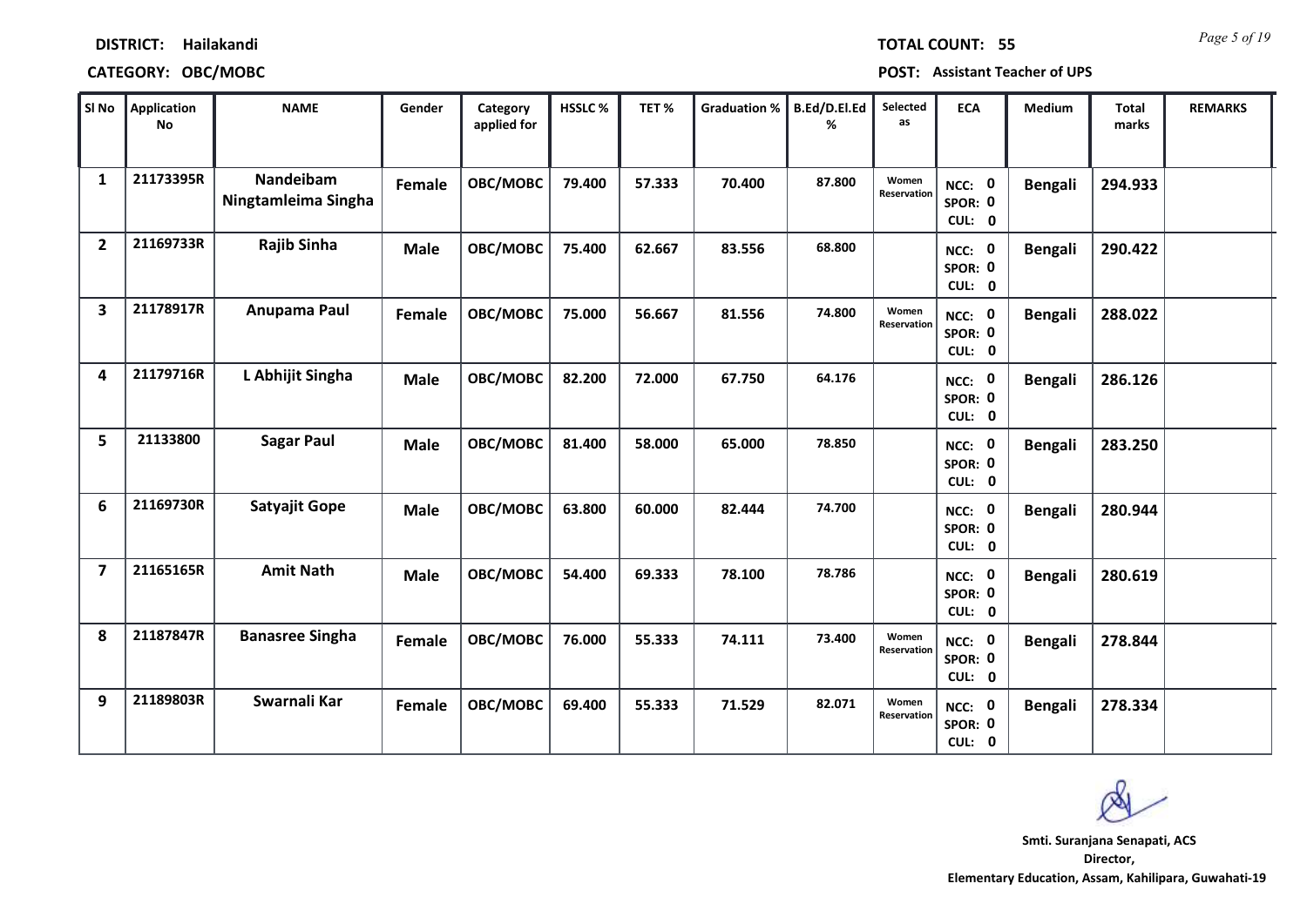# **DISTRICT: Hailakandi CATEGORY: OBC/MOBC POST: Assistant Teacher of UPS**

| SI No | <b>Application</b><br><b>No</b> | <b>NAME</b>          | Gender      | Category<br>applied for | <b>HSSLC%</b> | TET%   | <b>Graduation %</b> | B.Ed/D.El.Ed<br>% | Selected<br>as       | <b>ECA</b>                               | Medium         | <b>Total</b><br>marks | <b>REMARKS</b> |
|-------|---------------------------------|----------------------|-------------|-------------------------|---------------|--------|---------------------|-------------------|----------------------|------------------------------------------|----------------|-----------------------|----------------|
| 10    | 21167884R                       | Subrata Sinha        | <b>Male</b> | OBC/MOBC                | 66.800        | 55.333 | 78.500              | 65.471            |                      | <b>NCC: 10</b><br>SPOR: 0<br>CUL: 0      | <b>Bengali</b> | 276.104               |                |
| 11    | 21182486R                       | Papri Acharjee       | Female      | OBC/MOBC                | 77.000        | 58.667 | 67.600              | 72.500            | Women<br>Reservation | NCC: 0<br>SPOR: 0<br>CUL: 0              | <b>Bengali</b> | 275.767               |                |
| 12    | 21200560R                       | Sagar Kurmi          | <b>Male</b> | OBC/MOBC                | 64.000        | 72.000 | 61.583              | 77.200            |                      | NCC: 0<br>SPOR: 0<br>CUL: 0              | <b>Bengali</b> | 274.783               |                |
| 13    | 21210694R                       | <b>Pritom Paul</b>   | <b>Male</b> | OBC/MOBC                | 69.000        | 64.000 | 64.444              | 74.650            |                      | $\mathbf 0$<br>NCC:<br>SPOR: 0<br>CUL: 0 | <b>Bengali</b> | 272.094               |                |
| 14    | 21202790R                       | <b>Barnali Koiri</b> | Female      | OBC/MOBC                | 91.200        | 60.667 | 55.333              | 64.650            | Women<br>Reservation | NCC: 0<br>SPOR: 0<br>CUL: 0              | <b>Bengali</b> | 271.850               |                |
| 15    | 21187524R                       | <b>Srijoni Nath</b>  | Female      | OBC/MOBC                | 66.800        | 66.000 | 67.333              | 71.050            | Women<br>Reservation | NCC: 0<br>SPOR: 0<br>CUL: 0              | <b>Bengali</b> | 271.183               |                |
| 16    | 21174531R                       | Rajnandini Paul      | Female      | OBC/MOBC                | 64.000        | 64.667 | 66.667              | 75.700            | Women<br>Reservation | NCC: 0<br>SPOR: 0<br>CUL: 0              | <b>Bengali</b> | 271.033               |                |
| 17    | 21183256R                       | Pooja Kundu          | Female      | OBC/MOBC                | 63.800        | 62.667 | 69.412              | 74.143            | Women<br>Reservation | <b>NCC: 0</b><br>SPOR: 0<br>CUL: 0       | <b>Bengali</b> | 270.021               |                |
| 18    | 21174266R                       | Papiya Deb           | Female      | OBC/MOBC                | 69.400        | 58.667 | 64.000              | 77.600            | Women<br>Reservation | <b>NCC: 0</b><br>SPOR: 0<br>CUL: 0       | <b>Bengali</b> | 269.667               |                |

**Director, Elementary Education, Assam, Kahilipara, Guwahati-19 Smti. Suranjana Senapati, ACS**

*Page 6 of 19* **TOTAL COUNT: 55**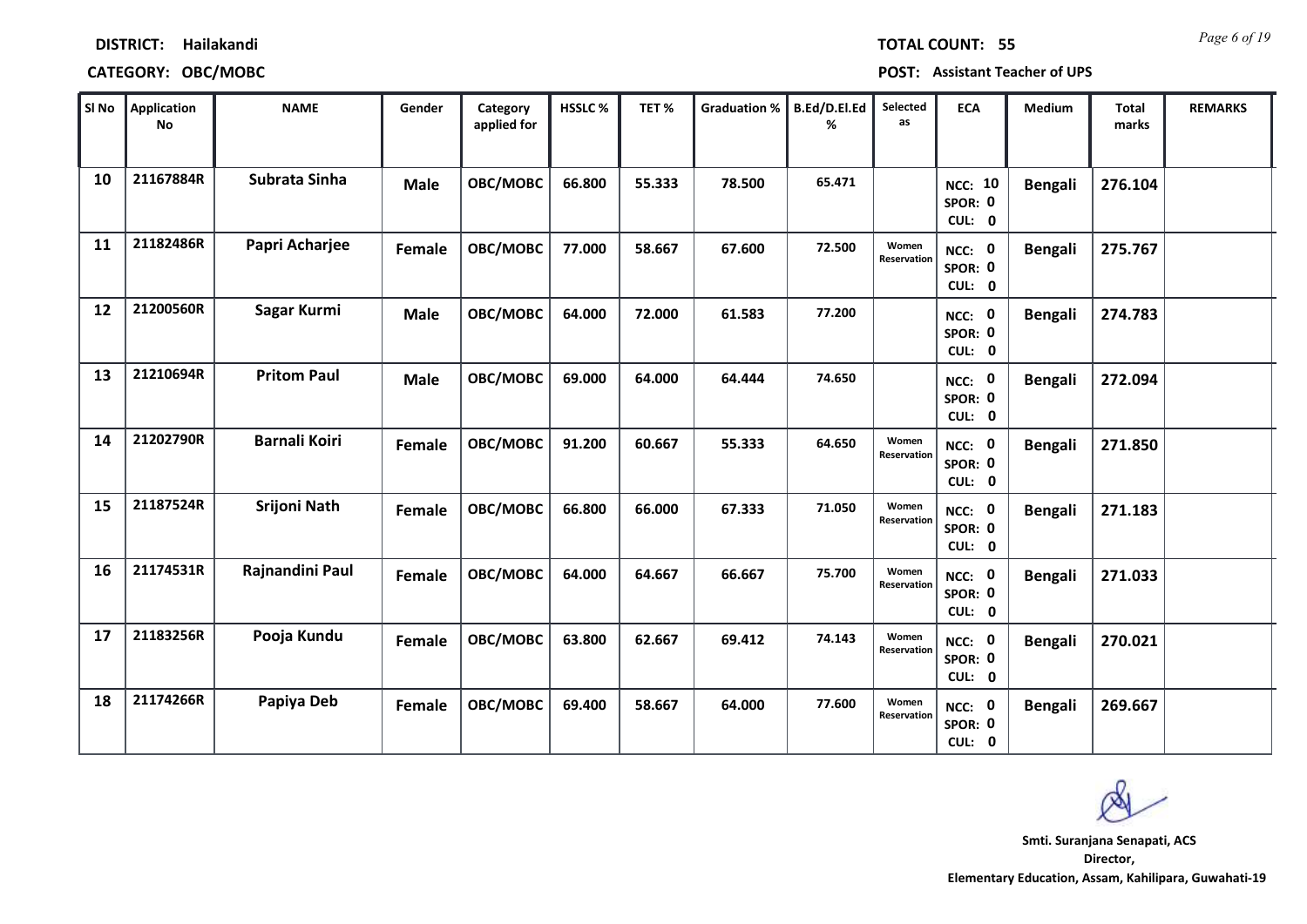|  | <b>TOTAL COUNT:</b> |   |
|--|---------------------|---|
|  |                     | 5 |

## **CATEGORY: OBC/MOBC POST: Assistant Teacher of UPS**

| SI No | <b>Application</b><br><b>No</b> | <b>NAME</b>         | Gender      | Category<br>applied for | <b>HSSLC%</b> | TET%   | <b>Graduation %</b> | B.Ed/D.El.Ed<br>% | Selected<br>as       | <b>ECA</b>                         | <b>Medium</b>  | <b>Total</b><br>marks | <b>REMARKS</b> |
|-------|---------------------------------|---------------------|-------------|-------------------------|---------------|--------|---------------------|-------------------|----------------------|------------------------------------|----------------|-----------------------|----------------|
| 19    | 21180208R                       | Mawshami Karmakar   | Female      | OBC/MOBC                | 78.400        | 58.667 | 54.222              | 78.200            | Women<br>Reservation | NCC: 0<br>SPOR: 0<br>CUL: 0        | <b>Bengali</b> | 269.489               |                |
| 20    | 21166820R                       | <b>Sandipan Deb</b> | <b>Male</b> | OBC/MOBC                | 51.800        | 65.333 | 77.444              | 74.900            |                      | NCC: 0<br>SPOR: 0<br>CUL: 0        | <b>Bengali</b> | 269.478               |                |
| 21    | 21188058R                       | <b>Jaganmoy Dey</b> | <b>Male</b> | OBC/MOBC                | 64.000        | 65.333 | 60.000              | 79.400            |                      | NCC: 0<br>SPOR: 0<br>CUL: 0        | <b>Bengali</b> | 268.733               |                |
| 22    | 21178108R                       | Subham Saha         | <b>Male</b> | OBC/MOBC                | 64.400        | 63.333 | 63.882              | 77.071            |                      | NCC: 0<br>SPOR: 0<br>CUL: 0        | <b>Bengali</b> | 268.687               |                |
| 23    | 21174592R                       | Nirupam Ghosh       | <b>Male</b> | OBC/MOBC                | 70.800        | 58.667 | 70.471              | 66.929            |                      | NCC: 0<br>SPOR: 0<br>CUL: 0        | <b>Bengali</b> | 266.866               |                |
| 24    | 21170991R                       | Chandana Singha     | Female      | OBC/MOBC                | 58.800        | 64.000 | 72.889              | 70.950            | Women<br>Reservation | NCC: 0<br>SPOR: 0<br>CUL: 0        | <b>Bengali</b> | 266.639               |                |
| 25    | 21177440R                       | Shampa Sarkar       | Female      | OBC/MOBC                | 66.000        | 55.333 | 68.235              | 76.714            | Women<br>Reservation | NCC: 0<br>SPOR: 0<br>CUL: 0        | <b>Bengali</b> | 266.283               |                |
| 26    | 21164924R                       | <b>Babul Paul</b>   | <b>Male</b> | OBC/MOBC                | 69.000        | 58.000 | 67.389              | 71.029            |                      | <b>NCC: 0</b><br>SPOR: 0<br>CUL: 0 | <b>Bengali</b> | 265.417               |                |
| 27    | 21187401R                       | Sayantika Paul      | Female      | OBC/MOBC                | 67.800        | 56.667 | 59.412              | 80.450            | Women<br>Reservation | NCC: 0<br>SPOR: 0<br>CUL: 0        | <b>Bengali</b> | 264.328               |                |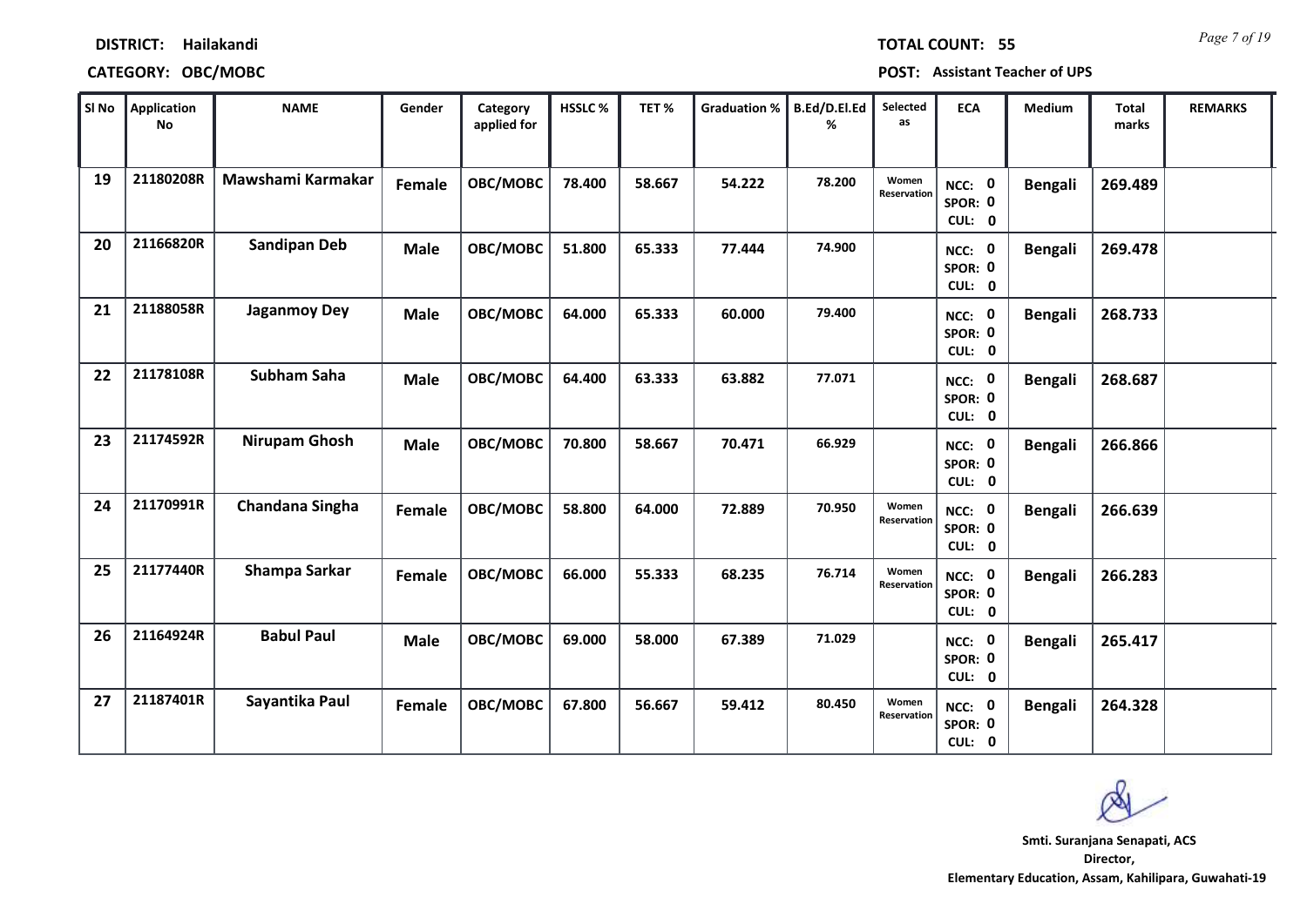## **CATEGORY: OBC/MOBC POST: Assistant Teacher of UPS**

| SI No | <b>Application</b><br><b>No</b> | <b>NAME</b>                    | Gender      | Category<br>applied for | HSSLC% | TET%   | <b>Graduation %</b> | B.Ed/D.El.Ed<br>% | Selected<br>as              | <b>ECA</b>                         | <b>Medium</b>  | Total<br>marks | <b>REMARKS</b> |
|-------|---------------------------------|--------------------------------|-------------|-------------------------|--------|--------|---------------------|-------------------|-----------------------------|------------------------------------|----------------|----------------|----------------|
| 28    | 21182630R                       | <b>Priya Paul</b>              | Female      | OBC/MOBC                | 57.600 | 57.333 | 75.778              | 73.550            | Women<br><b>Reservation</b> | NCC: 0<br>SPOR: 0<br>CUL: 0        | <b>Bengali</b> | 264.261        |                |
| 29    | 21183739R                       | Jilki Rani Nath<br>Mazarbhuiya | Female      | OBC/MOBC                | 64.600 | 60.000 | 61.917              | 77.600            | Women<br>Reservation        | NCC: 0<br>SPOR: 0<br>CUL: 0        | <b>Bengali</b> | 264.117        |                |
| 30    | 21206642R                       | Prema Khan                     | Female      | OBC/MOBC                | 59.000 | 59.333 | 69.333              | 75.000            | Women<br><b>Reservation</b> | NCC: 0<br>SPOR: 0<br>CUL: 0        | <b>Bengali</b> | 262.667        |                |
| 31    | 21194142R                       | Jayashree Nath                 | Female      | OBC/MOBC                | 71.600 | 66.667 | 54.778              | 69.550            |                             | NCC: 0<br>SPOR: 0<br>CUL: 0        | <b>Bengali</b> | 262.594        |                |
| 32    | 21189917R                       | <b>Riya Debnath</b>            | Female      | OBC/MOBC                | 61.200 | 61.333 | 64.412              | 75.429            |                             | NCC: 0<br>SPOR: 0<br>CUL: 0        | <b>Bengali</b> | 262.374        |                |
| 33    | 21171106R                       | <b>Karnendu Paul</b>           | <b>Male</b> | OBC/MOBC                | 67.000 | 66.667 | 60.889              | 67.429            |                             | NCC: 0<br>SPOR: 0<br>CUL: 0        | <b>Bengali</b> | 261.984        |                |
| 34    | 21210191R                       | Susmita Sarma                  | Female      | OBC/MOBC                | 66.800 | 65.333 | 62.700              | 67.100            |                             | NCC: 0<br>SPOR: 0<br>CUL: 0        | <b>Bengali</b> | 261.933        |                |
| 35    | 21204622R                       | <b>Arunima Dey</b>             | Female      | OBC/MOBC                | 72.200 | 58.000 | 56.111              | 75.500            |                             | <b>NCC: 0</b><br>SPOR: 0<br>CUL: 0 | <b>Bengali</b> | 261.811        |                |
| 36    | 21167970R                       | L Sanahal Singha               | <b>Male</b> | OBC/MOBC                | 67.200 | 61.333 | 65.707              | 67.150            |                             | NCC: 0<br>SPOR: 0<br>CUL: 0        | <b>Bengali</b> | 261.390        |                |

*Page 8 of 19* **TOTAL COUNT: 55**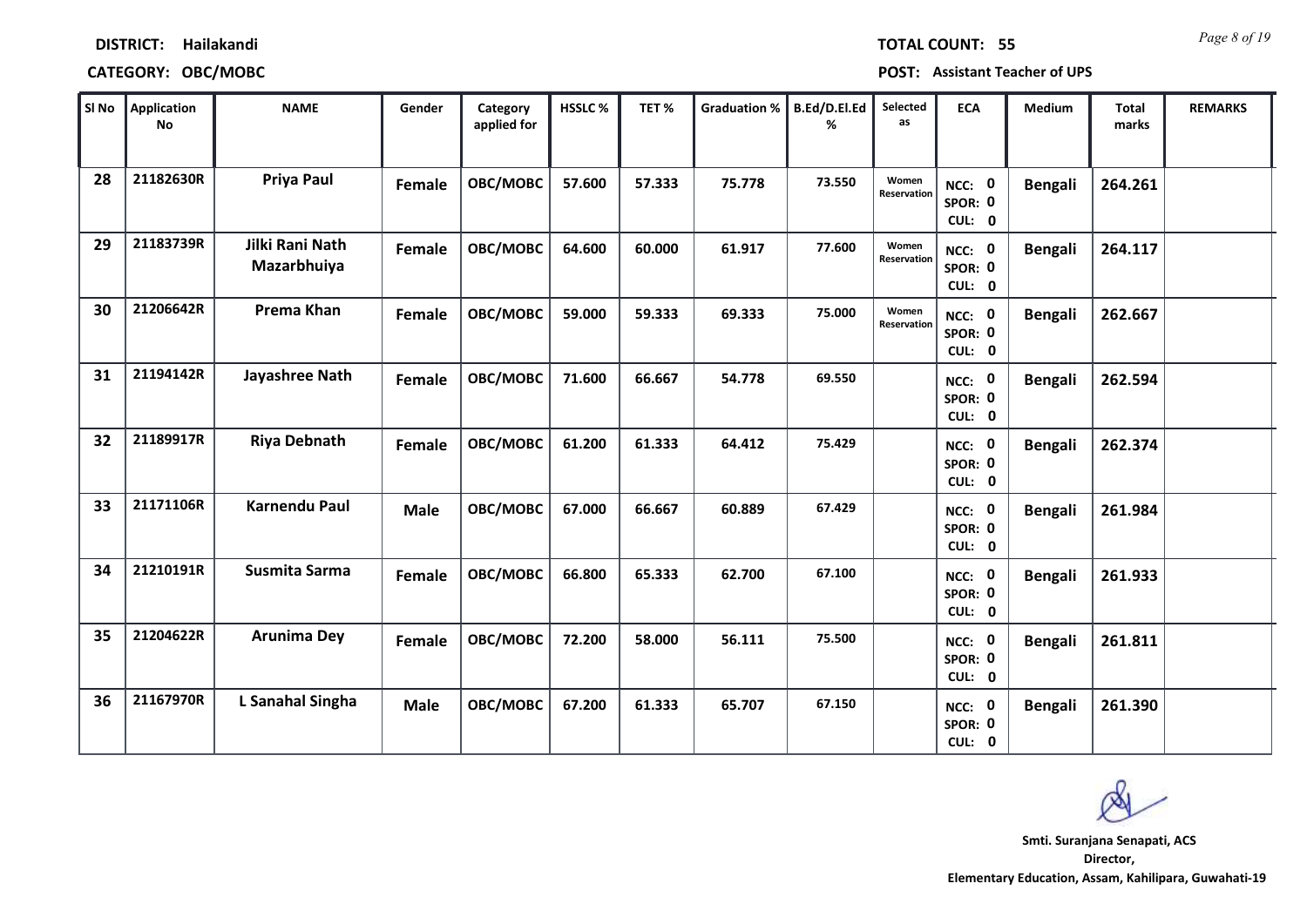| <b>TOTAL COUNT:</b> |  |  |  |  |
|---------------------|--|--|--|--|
|                     |  |  |  |  |
|                     |  |  |  |  |

## **CATEGORY: OBC/MOBC POST: Assistant Teacher of UPS**

| ∥ SI No | <b>Application</b><br><b>No</b> | <b>NAME</b>            | Gender      | Category<br>applied for | HSSLC % | TET%   | <b>Graduation %</b> | B.Ed/D.El.Ed<br>% | Selected<br>as | <b>ECA</b>                               | Medium         | <b>Total</b><br>marks | <b>REMARKS</b> |
|---------|---------------------------------|------------------------|-------------|-------------------------|---------|--------|---------------------|-------------------|----------------|------------------------------------------|----------------|-----------------------|----------------|
| 37      | 21170311R                       | <b>Chandan Kairi</b>   | <b>Male</b> | OBC/MOBC                | 65.800  | 62.667 | 57.583              | 75.200            |                | NCC: 0<br>SPOR: 0<br>CUL: 0              | <b>Bengali</b> | 261.250               |                |
| 38      | 21181333R                       | <b>Sk Appan Ahmed</b>  | <b>Male</b> | OBC/MOBC                | 64.200  | 68.667 | 58.167              | 70.000            |                | NCC: 0<br>SPOR: 0<br>CUL: 0              | Bengali        | 261.033               |                |
| 39      | 21176709R                       | Anushri Dey            | Female      | OBC/MOBC                | 63.400  | 58.000 | 74.833              | 64.471            |                | NCC: 0<br>SPOR: 0<br>CUL: 0              | <b>Bengali</b> | 260.704               |                |
| 40      | 21194453R                       | <b>Mausumi Debnath</b> | Female      | OBC/MOBC                | 54.800  | 63.333 | 63.235              | 79.286            |                | $\mathbf 0$<br>NCC:<br>SPOR: 0<br>CUL: 0 | <b>Bengali</b> | 260.654               |                |
| 41      | 21171049R                       | Deepraj Debnath        | <b>Male</b> | OBC/MOBC                | 67.200  | 56.667 | 62.706              | 73.550            |                | NCC: 0<br>SPOR: 0<br>CUL: 0              | <b>Bengali</b> | 260.123               |                |
| 42      | 21167505R                       | Rajjyoti Paul          | <b>Male</b> | OBC/MOBC                | 57.000  | 69.333 | 58.778              | 75.000            |                | NCC: 0<br>SPOR: 0<br>CUL: 0              | <b>Bengali</b> | 260.111               |                |
| 43      | 21195848R                       | Nibedita Chanda        | Female      | OBC/MOBC                | 67.600  | 71.333 | 46.417              | 74.429            |                | NCC: 0<br>SPOR: 0<br>CUL: 0              | <b>Bengali</b> | 259.779               |                |
| 44      | 21186658R                       | <b>Antara Nath</b>     | Female      | OBC/MOBC                | 69.800  | 64.000 | 48.667              | 77.250            |                | <b>NCC: 0</b><br>SPOR: 0<br>CUL: 0       | Bengali        | 259.717               |                |
| 45      | 21186027R                       | <b>Ashish Bhowmick</b> | <b>Male</b> | OBC/MOBC                | 75.000  | 58.667 | 56.000              | 69.650            |                | <b>NCC: 0</b><br>SPOR: 0<br>CUL: 0       | Bengali        | 259.317               |                |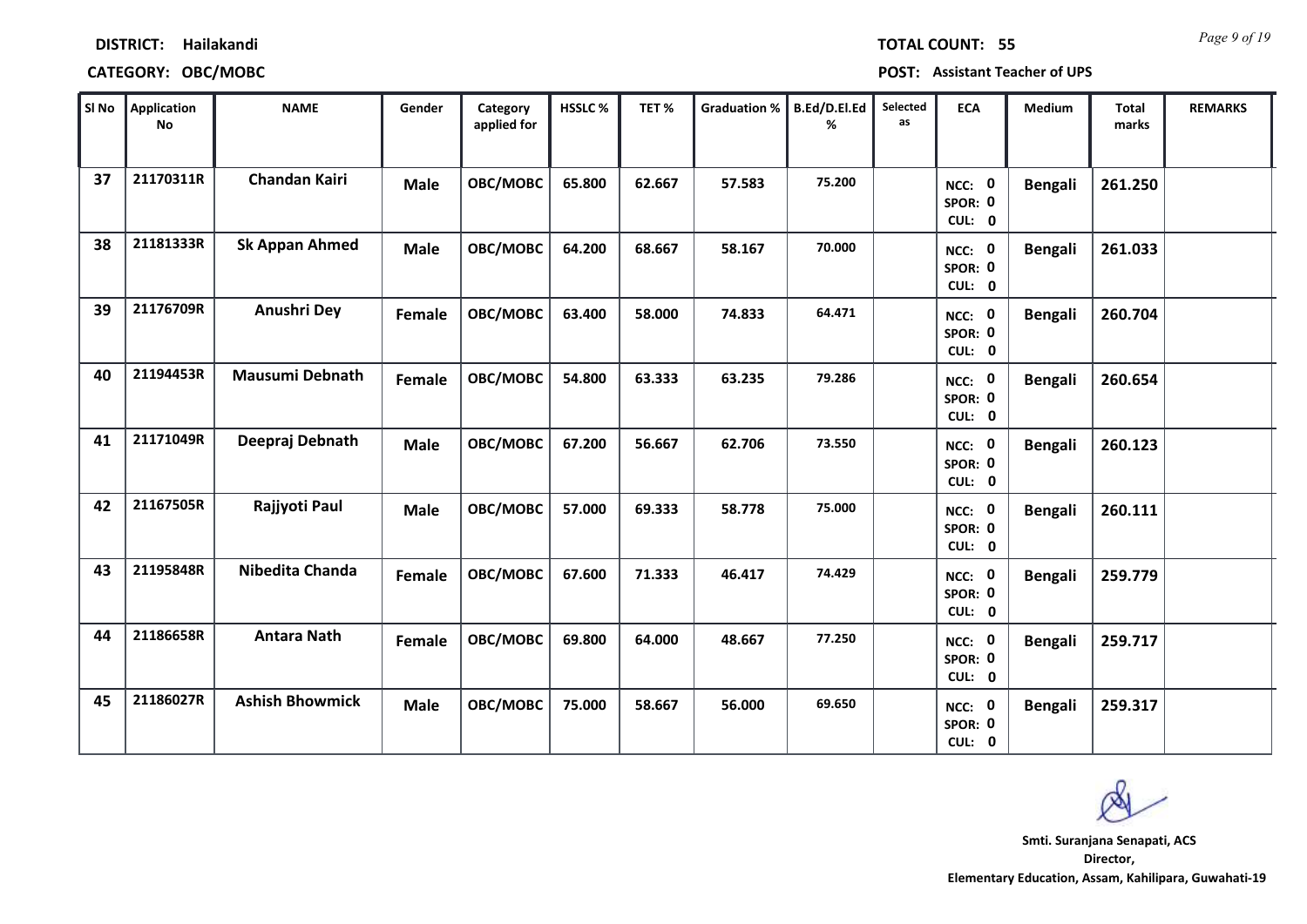|  | TOTAL COUNT: |  | -5 |
|--|--------------|--|----|
|  |              |  |    |
|  |              |  |    |

## **CATEGORY: OBC/MOBC POST: Assistant Teacher of UPS**

| $ $ SI No $ $ | <b>Application</b><br>No | <b>NAME</b>         | Gender      | Category<br>applied for | HSSLC% | TET%   | <b>Graduation %</b> | B.Ed/D.El.Ed<br>℅ | Selected<br>as | <b>ECA</b>                         | <b>Medium</b>  | <b>Total</b><br>marks | <b>REMARKS</b> |
|---------------|--------------------------|---------------------|-------------|-------------------------|--------|--------|---------------------|-------------------|----------------|------------------------------------|----------------|-----------------------|----------------|
| 46            | 21212962R                | Sushmita Singha     | Female      | OBC/MOBC                | 70.800 | 60.000 | 55.222              | 72.700            |                | NCC: 0<br>SPOR: 0<br>CUL: 0        | <b>Bengali</b> | 258.722               |                |
| 47            | 21193075R                | <b>Barnali Paul</b> | Female      | OBC/MOBC                | 67.400 | 56.667 | 69.542              | 65.086            |                | NCC: 0<br>SPOR: 0<br>CUL: 0        | <b>Bengali</b> | 258.694               |                |
| 48            | 21195836R                | Gitanjali Sinha     | Female      | OBC/MOBC                | 70.000 | 66.000 | 50.333              | 72.357            |                | NCC: 0<br>SPOR: 0<br>CUL: 0        | <b>Bengali</b> | 258.690               |                |
| 49            | 21176417R                | Purnima Prajapati   | Female      | OBC/MOBC                | 69.400 | 60.000 | 60.833              | 68.429            |                | NCC: 0<br>SPOR: 0<br>CUL: 0        | <b>Bengali</b> | 258.662               |                |
| 50            | 21202998R                | <b>Gourab Saha</b>  | <b>Male</b> | OBC/MOBC                | 64.600 | 56.000 | 62.059              | 75.900            |                | NCC: 0<br>SPOR: 0<br>CUL: 0        | <b>Bengali</b> | 258.559               |                |
| 51            | 21159386                 | Susmita Sarma Sarma | Female      | OBC/MOBC                | 64.667 | 64.000 | 62.700              | 67.100            |                | NCC: 0<br>SPOR: 0<br>CUL: 0        | <b>Bengali</b> | 258.467               |                |
| 52            | 21123851                 | Sitaram Kahar       | <b>Male</b> | OBC/MOBC                | 68.200 | 55.333 | 64.290              | 70.643            |                | NCC: 0<br>SPOR: 0<br>CUL: 0        | <b>Bengali</b> | 258.466               |                |
| 53            | 21106319                 | Jayanta Adhikari    | <b>Male</b> | OBC/MOBC                | 69.400 | 58.667 | 62.000              | 68.357            |                | <b>NCC: 0</b><br>SPOR: 0<br>CUL: 0 | <b>Bengali</b> | 258.424               |                |
| 54            | 21203009R                | Dhrubajyati Nath    | <b>Male</b> | OBC/MOBC                | 67.800 | 64.667 | 51.111              | 74.800            |                | <b>NCC: 0</b><br>SPOR: 0<br>CUL: 0 | <b>Bengali</b> | 258.378               |                |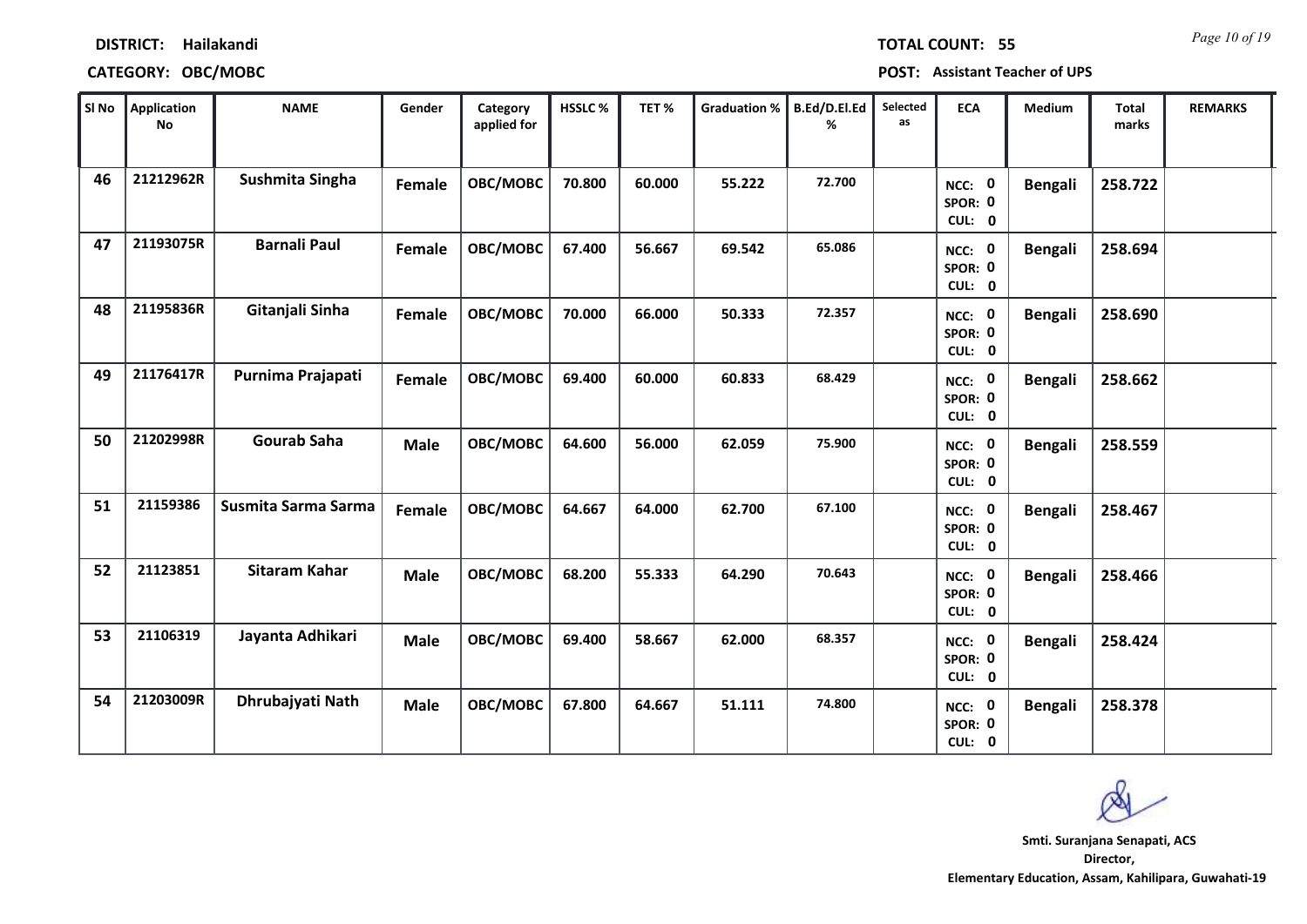*Page 11 of 19* **TOTAL COUNT: 55**

**DISTRICT: Hailakandi**

## **CATEGORY: OBC/MOBC POST: Assistant Teacher of UPS**

| SI No | Application<br>No | <b>NAME</b>  | Gender      | Category<br>applied for | <b>HSSLC</b> % | TET %  | Graduation %   B.Ed/D.El.Ed |        | Selected<br>as | <b>ECA</b>                       | Medium  | <b>Total</b><br>marks | <b>REMARKS</b> |
|-------|-------------------|--------------|-------------|-------------------------|----------------|--------|-----------------------------|--------|----------------|----------------------------------|---------|-----------------------|----------------|
| 55    | 21167340R         | Nirupam Dhar | <b>Male</b> | <b>OBC/MOBC</b>         | 57.400         | 60.000 | 69.449                      | 71.500 |                | - 0<br>NCC:<br>SPOR: 0<br>CUL: 0 | Bengali | 258.349               |                |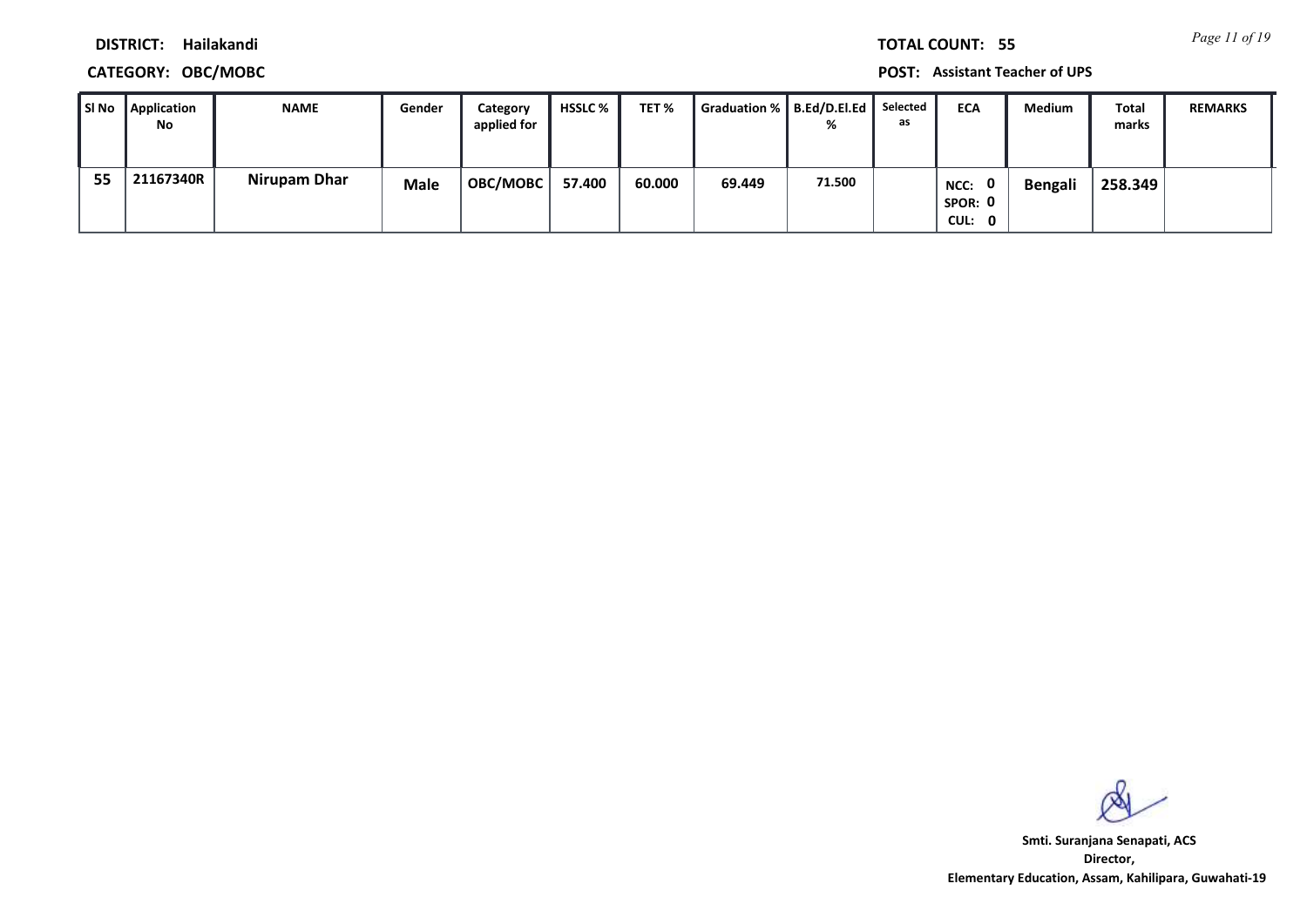*Page 12 of 19* **TOTAL COUNT: 3**

## **DISTRICT: Hailakandi**

**CATEGORY: PwD POST: Assistant Teacher of UPS**

| Sl No | <b>Application</b><br>No | <b>NAME</b>                | Gender      | Category<br>applied for | <b>HSSLC %</b> | TET%   | Graduation %   B.Ed/D.El.Ed | %      | Selected<br>as       | <b>ECA</b>                                              | <b>Medium</b>  | <b>Total</b><br>marks | <b>REMARKS</b>         |
|-------|--------------------------|----------------------------|-------------|-------------------------|----------------|--------|-----------------------------|--------|----------------------|---------------------------------------------------------|----------------|-----------------------|------------------------|
|       | 21169960R                | Tonoya Bhuiya              | Female      | <b>UR</b><br><b>PwD</b> | 61.000         | 58.000 | 60.375                      | 82.429 | Women<br>Reservation | NCC:<br>$\mathbf{0}$<br>SPOR: 0<br>CUL:<br>$\mathbf{0}$ | <b>Bengali</b> | 261.804               | <b>PwD</b><br>Withheld |
| 2     | 21164979R                | <b>Kollul Deb</b>          | <b>Male</b> | <b>UR</b><br><b>PwD</b> | 59.200         | 60.667 | 51.222                      | 72.571 |                      | 0<br>NCC:<br>SPOR: 0<br>CUL: 0                          | <b>Bengali</b> | 243.660               | PwD<br>Withheld        |
| 3     | 21165136R                | Saharul Islam<br>Choudhury | <b>Male</b> | <b>UR</b><br><b>PwD</b> | 56.400         | 60.000 | 43.250                      | 76.056 |                      | 0<br>NCC:<br>SPOR: 0<br>CUL: 0                          | <b>Bengali</b> | 235.706               | <b>PwD</b><br>Withheld |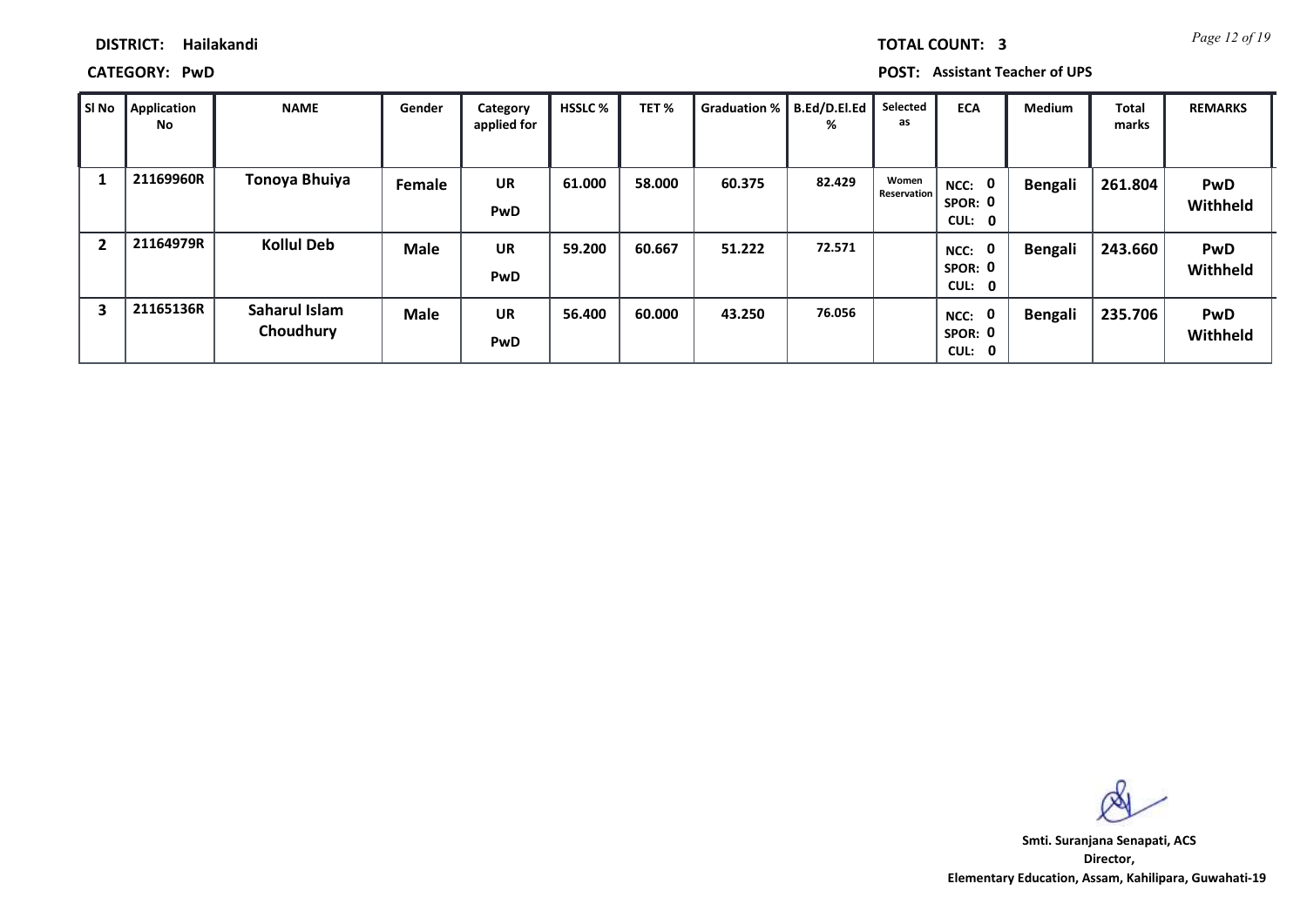| DISTRICT: | Hailakandi |
|-----------|------------|
|-----------|------------|

*Page 13 of 19* **TOTAL COUNT: 13**

| <b>CATEGORY: SC</b> | POST: Assistant Teacher of UPS |
|---------------------|--------------------------------|
|---------------------|--------------------------------|

| SI No                   | Application<br>No | <b>NAME</b>                      | Gender      | Category<br>applied for | HSSLC% | TET%   | <b>Graduation %</b> | B.Ed/D.El.Ed<br>℅ | Selected<br>as       | <b>ECA</b>                         | <b>Medium</b>  | <b>Total</b><br>marks | <b>REMARKS</b> |
|-------------------------|-------------------|----------------------------------|-------------|-------------------------|--------|--------|---------------------|-------------------|----------------------|------------------------------------|----------------|-----------------------|----------------|
| $\mathbf{1}$            | 21192154R         | <b>Pushpa Biswas</b>             | Female      | <b>SC</b>               | 75.800 | 58.667 | 77.941              | 82.714            | Women<br>Reservation | NCC: 0<br>SPOR: 0<br>CUL: 0        | <b>Bengali</b> | 295.122               |                |
| $\overline{2}$          | 21101765          | Reshmi Rani Das                  | Female      | <b>SC</b>               | 87.600 | 62.000 | 60.000              | 75.100            | Women<br>Reservation | NCC: 0<br>SPOR: 0<br>CUL: 0        | <b>Bengali</b> | 284.700               |                |
| 3                       | 21171202R         | Satya Prakash Das<br>Purkayastha | <b>Male</b> | <b>SC</b>               | 71.200 | 64.000 | 53.444              | 79.857            |                      | NCC: 0<br>SPOR: 0<br>CUL: 0        | <b>Bengali</b> | 268.502               |                |
| 4                       | 21190893R         | <b>Hrishikesh Roy</b>            | <b>Male</b> | <b>SC</b>               | 85.600 | 60.000 | 46.267              | 75.200            |                      | NCC: 0<br>SPOR: 0<br>CUL: 0        | <b>Bengali</b> | 267.067               |                |
| 5                       | 21179888R         | <b>Sneha Roy</b>                 | Female      | <b>SC</b>               | 66.200 | 60.000 | 65.800              | 74.550            | Women<br>Reservation | NCC: 0<br>SPOR: 0<br>CUL: 0        | <b>Bengali</b> | 266.550               |                |
| 6                       | 21189039R         | <b>Abhishek Sinha</b>            | <b>Male</b> | <b>SC</b>               | 59.600 | 66.667 | 66.222              | 73.450            |                      | NCC: 0<br>SPOR: 0<br>CUL: 0        | <b>Bengali</b> | 265.939               |                |
| $\overline{\mathbf{z}}$ | 21166260R         | Chandrika Kumari<br>Das          | Female      | <b>SC</b>               | 66.600 | 60.000 | 74.167              | 63.941            | Women<br>Reservation | NCC: 0<br>SPOR: 0<br>CUL: 0        | <b>Bengali</b> | 264.708               |                |
| 8                       | 21182991R         | <b>Malabika Das</b>              | Female      | <b>SC</b>               | 71.800 | 56.667 | 59.889              | 76.071            |                      | <b>NCC: 0</b><br>SPOR: 0<br>CUL: 0 | <b>Bengali</b> | 264.427               |                |
| 9                       | 21172248R         | <b>Munami Das</b>                | Female      | <b>SC</b>               | 68.400 | 56.000 | 61.824              | 77.571            |                      | <b>NCC: 0</b><br>SPOR: 0<br>CUL: 0 | <b>Bengali</b> | 263.795               |                |

 $\infty$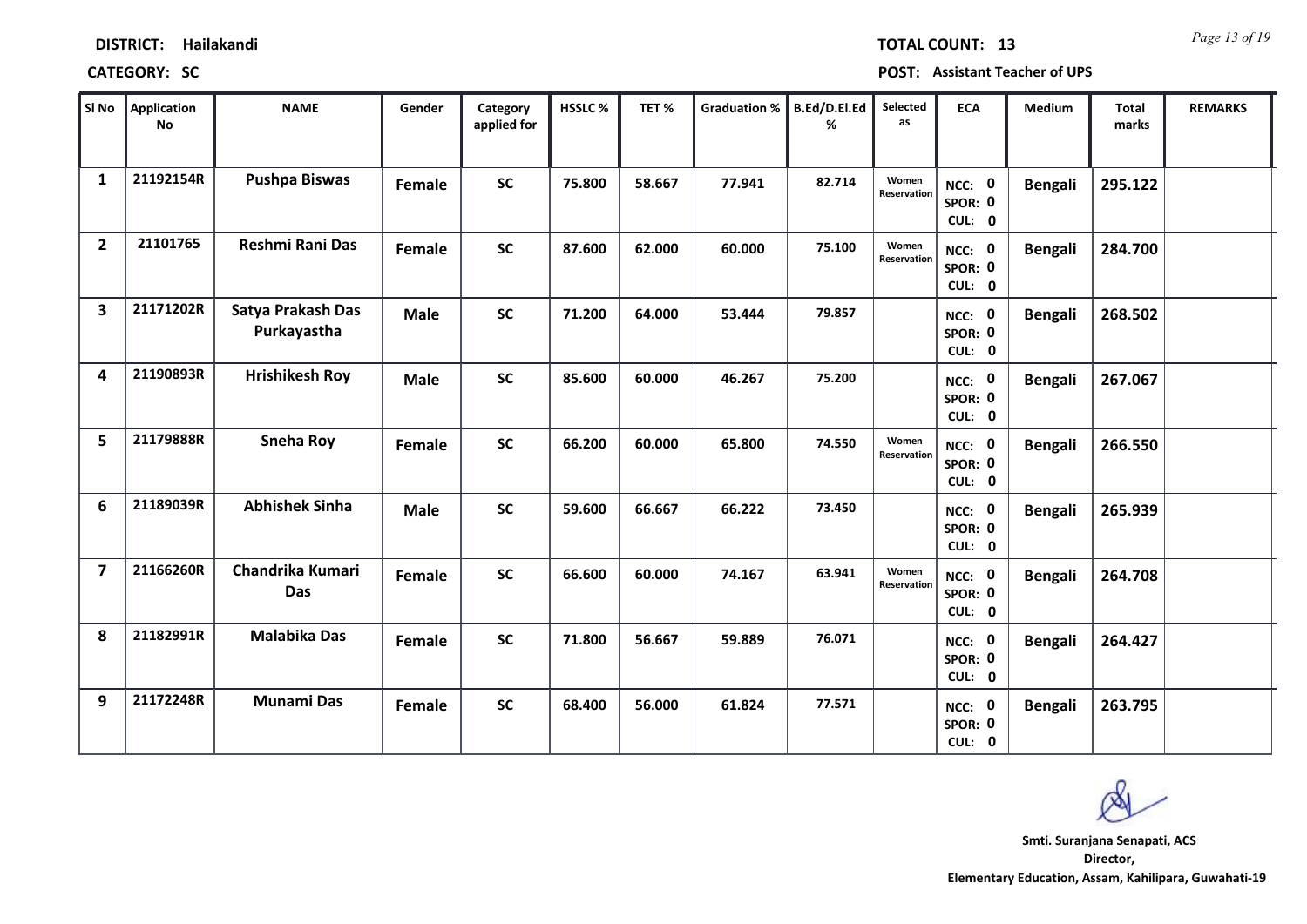|  | <b>TOTAL COUNT:</b> | 1 |
|--|---------------------|---|
|  |                     |   |
|  |                     |   |

**CATEGORY: SC POST: Assistant Teacher of UPS**

| SI No | Application<br>No | <b>NAME</b>         | Gender | Category<br>applied for | <b>HSSLC %</b> | TET%   | Graduation % | B.Ed/D.El.Ed<br>% | Selected<br>as | <b>ECA</b>                                         | Medium         | Total<br>marks | <b>REMARKS</b> |
|-------|-------------------|---------------------|--------|-------------------------|----------------|--------|--------------|-------------------|----------------|----------------------------------------------------|----------------|----------------|----------------|
| 10    | 21190022R         | <b>Monali Das</b>   | Female | <b>SC</b>               | 58.800         | 64.667 | 59.750       | 80.300            |                | $\mathbf 0$<br>NCC:<br>SPOR: 0<br><b>CUL:</b><br>0 | <b>Bengali</b> | 263.517        |                |
| 11    | 21190072R         | Dipika Das          | Female | <b>SC</b>               | 73.800         | 64.000 | 57.833       | 67.771            |                | $\mathbf 0$<br>NCC:<br>SPOR: 0<br>CUL: 0           | <b>Bengali</b> | 263.405        |                |
| 12    | 21169579R         | Dipanjali Sutradhar | Female | <b>SC</b>               | 61.800         | 66.667 | 68.458       | 66.457            |                | 0<br>NCC:<br>SPOR: 0<br>CUL: 0                     | <b>Bengali</b> | 263.382        |                |
| 13    | 21173319R         | <b>Beauty Nath</b>  | Female | <b>SC</b>               | 68.200         | 68.000 | 62.111       | 65.000            |                | $\mathbf 0$<br>NCC:<br>SPOR: 0<br><b>CUL:</b><br>0 | <b>Bengali</b> | 263.311        |                |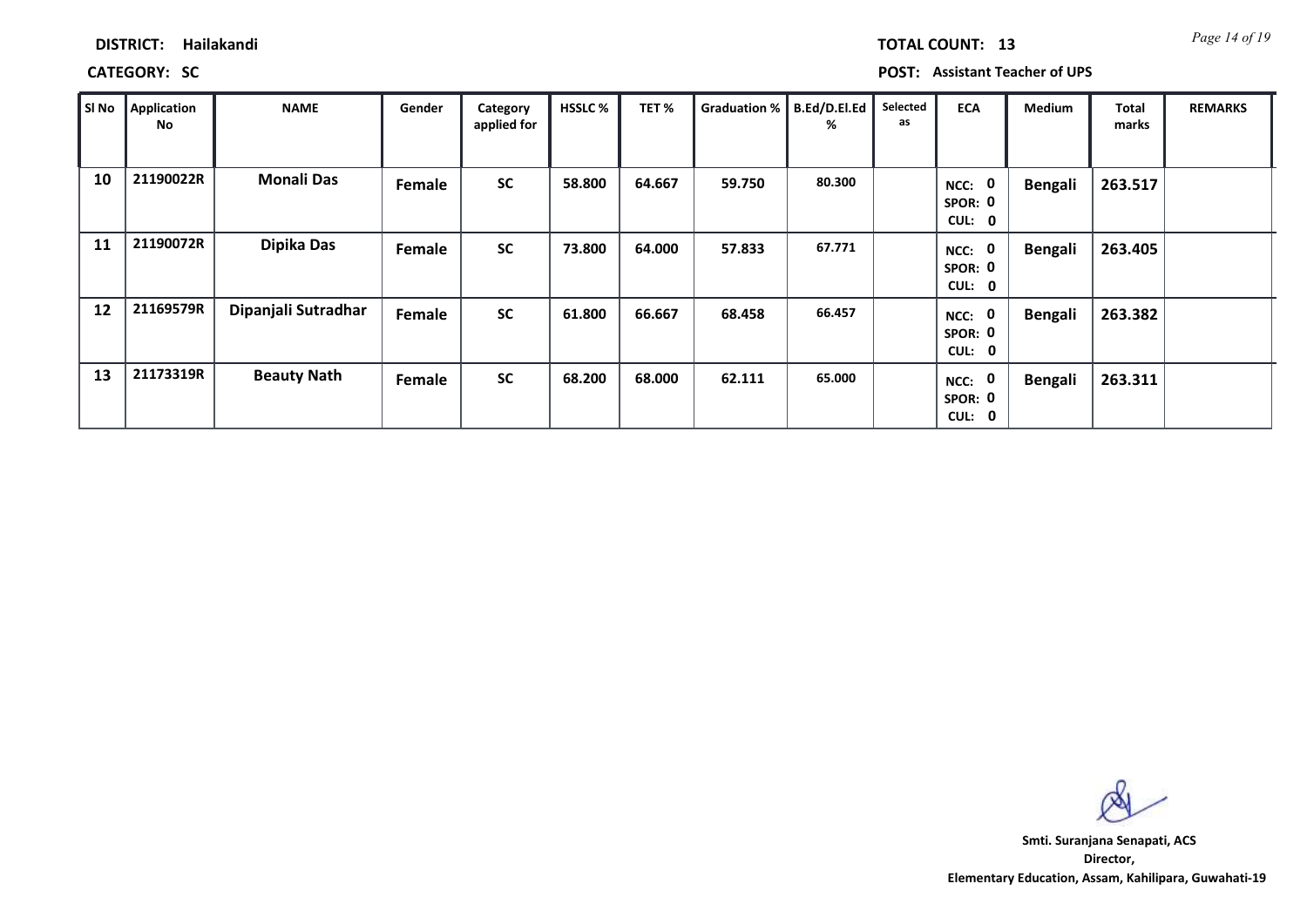*Page 15 of 19* **TOTAL COUNT: 2**

**DISTRICT: Hailakandi**

**CATEGORY: STH POST: Assistant Teacher of UPS**

| l SI No | Application<br><b>No</b> | <b>NAME</b>           | Gender      | Category<br>applied for | <b>HSSLC %</b> | TET%   | Graduation %   B.Ed/D.El.Ed | %      | Selected<br>as | <b>ECA</b>                       | Medium         | <b>Total</b><br>marks | <b>REMARKS</b> |
|---------|--------------------------|-----------------------|-------------|-------------------------|----------------|--------|-----------------------------|--------|----------------|----------------------------------|----------------|-----------------------|----------------|
|         | 21210334R                | Rajdeep Patra         | <b>Male</b> | <b>STH</b>              | 52.200         | 56.000 | 48.500                      | 75.950 |                | NCC: 0<br>SPOR: 0<br>CUL: 0      | <b>Bengali</b> | 232.650               |                |
|         | 21167319R                | <b>Karnendu Reang</b> | Male        | <b>STH</b>              | 52.000         | 55.333 | 45.000                      | 71.900 |                | - 0<br>NCC:<br>SPOR: 0<br>CUL: 0 | <b>Bengali</b> | 224.233               |                |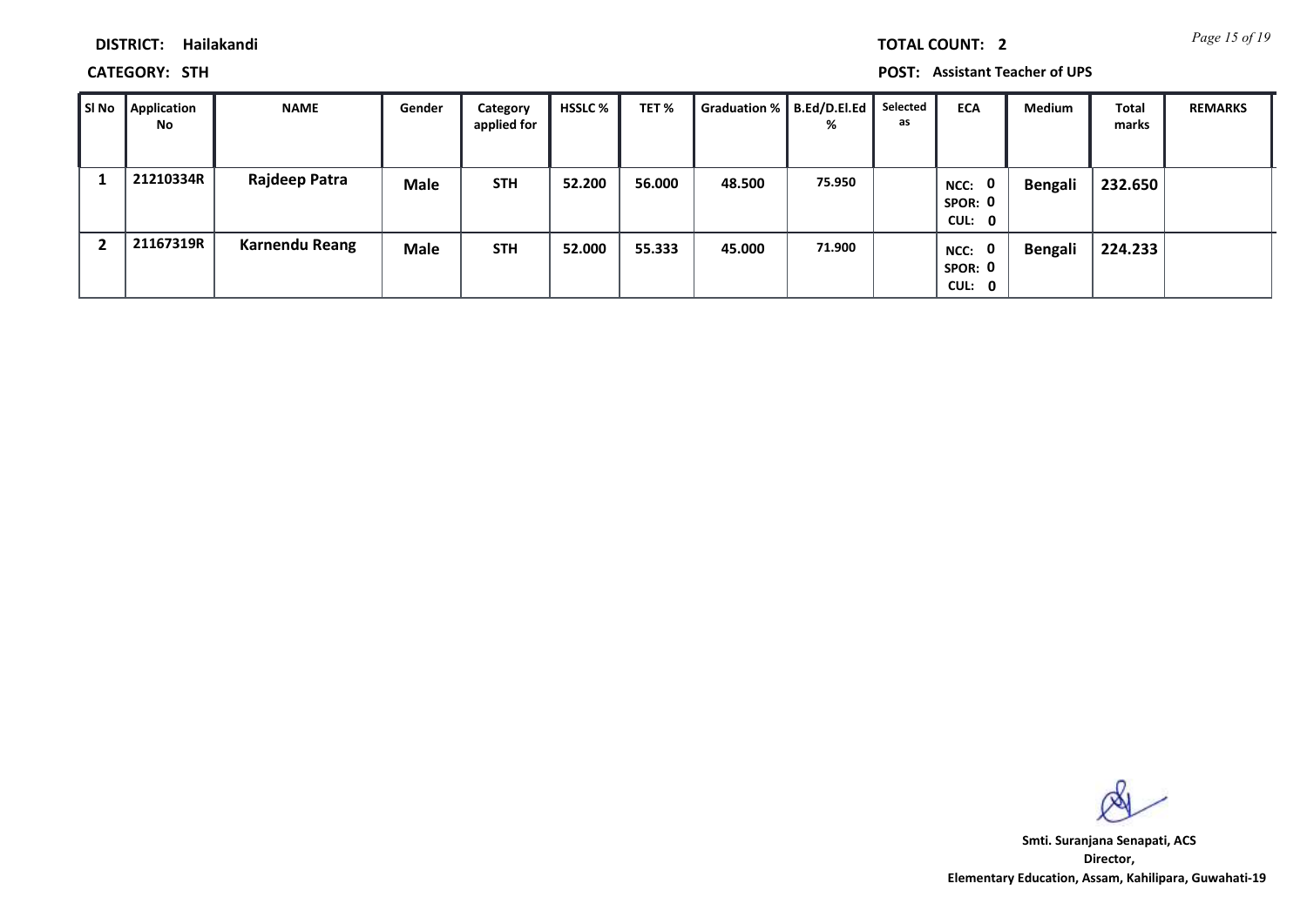# **DISTRICT: Hailakandi CATEGORY:** OBC/MOBC **POST:**

*Page 16 of 19* **TOTAL COUNT: 11**

| Т: | <b>Manipuri Language Teacher of UPS</b> |  |  |  |  |  |
|----|-----------------------------------------|--|--|--|--|--|
|----|-----------------------------------------|--|--|--|--|--|

| SI No          | <b>Application</b><br><b>No</b> | <b>NAME</b>                     | Gender      | Category<br>applied for | HSSLC% | TET%   | <b>Graduation %</b> | B.Ed/D.El.Ed<br>% | Selected<br>as              | <b>ECA</b>                               | Medium         | <b>Total</b><br>marks | <b>REMARKS</b> |
|----------------|---------------------------------|---------------------------------|-------------|-------------------------|--------|--------|---------------------|-------------------|-----------------------------|------------------------------------------|----------------|-----------------------|----------------|
| 1              | 21177793R                       | <b>K Nilkumar Singha</b>        | <b>Male</b> | OBC/MOBC                | 65.600 | 56.667 | 58.250              | 75.650            |                             | $\mathbf 0$<br>NCC:<br>SPOR: 0<br>CUL: 0 | <b>Bengali</b> | 256.167               |                |
| $\overline{2}$ | 21209498R                       | A Anupoma Singha                | Female      | OBC/MOBC                | 65.800 | 60.667 | 39.833              | 73.214            | Women<br><b>Reservation</b> | $\mathbf 0$<br>NCC:<br>SPOR: 0<br>CUL: 0 | <b>Bengali</b> | 239.514               |                |
| 3              | 21189762R                       | <b>Sumit Kumari Devi</b>        | Female      | OBC/MOBC                | 62.400 | 56.000 | 52.294              | 63.214            | Women<br><b>Reservation</b> | NCC: 0<br>SPOR: 0<br>CUL: 0              | <b>Bengali</b> | 233.908               |                |
| 4              | 21194435R                       | Priyanka Singha                 | Female      | OBC/MOBC                | 61.400 | 56.667 | 45.444              | 65.850            | Women<br>Reservation        | NCC: 0<br>SPOR: 0<br>CUL: 0              | <b>Bengali</b> | 229.361               |                |
| 5              | 21177842R                       | Prasanta Kumar<br><b>Singha</b> | <b>Male</b> | OBC/MOBC                | 58.400 | 55.333 | 47.500              | 68.100            |                             | $\mathbf 0$<br>NCC:<br>SPOR: 0<br>CUL: 0 | <b>Bengali</b> | 229.333               |                |
| 6              | 21187258R                       | Y Medhajit Singha               | <b>Male</b> | OBC/MOBC                | 48.000 | 55.333 | 52.750              | 72.850            |                             | NCC: 0<br>SPOR: 0<br>CUL: 0              | <b>Bengali</b> | 228.933               |                |
| $\overline{7}$ | 21195155R                       | L Sangeeta Singha               | Female      | OBC/MOBC                | 51.400 | 60.667 | 47.417              | 67.900            | Women<br><b>Reservation</b> | NCC: 0<br>SPOR: 0<br>CUL: 0              | <b>Bengali</b> | 227.383               |                |
| 8              | 21171402R                       | Jiaur Rahman<br>Choudhury       | <b>Male</b> | OBC/MOBC                | 54.400 | 59.333 | 43.333              | 69.143            |                             | <b>NCC: 0</b><br>SPOR: 0<br>CUL: 0       | <b>Bengali</b> | 226.210               |                |
| 9              | 21111243                        | <b>Smita Devi</b>               | Female      | OBC/MOBC                | 54.600 | 55.333 | 48.714              | 58.286            |                             | $\mathbf 0$<br>NCC:<br>SPOR: 0<br>CUL: 0 | <b>Bengali</b> | 216.933               |                |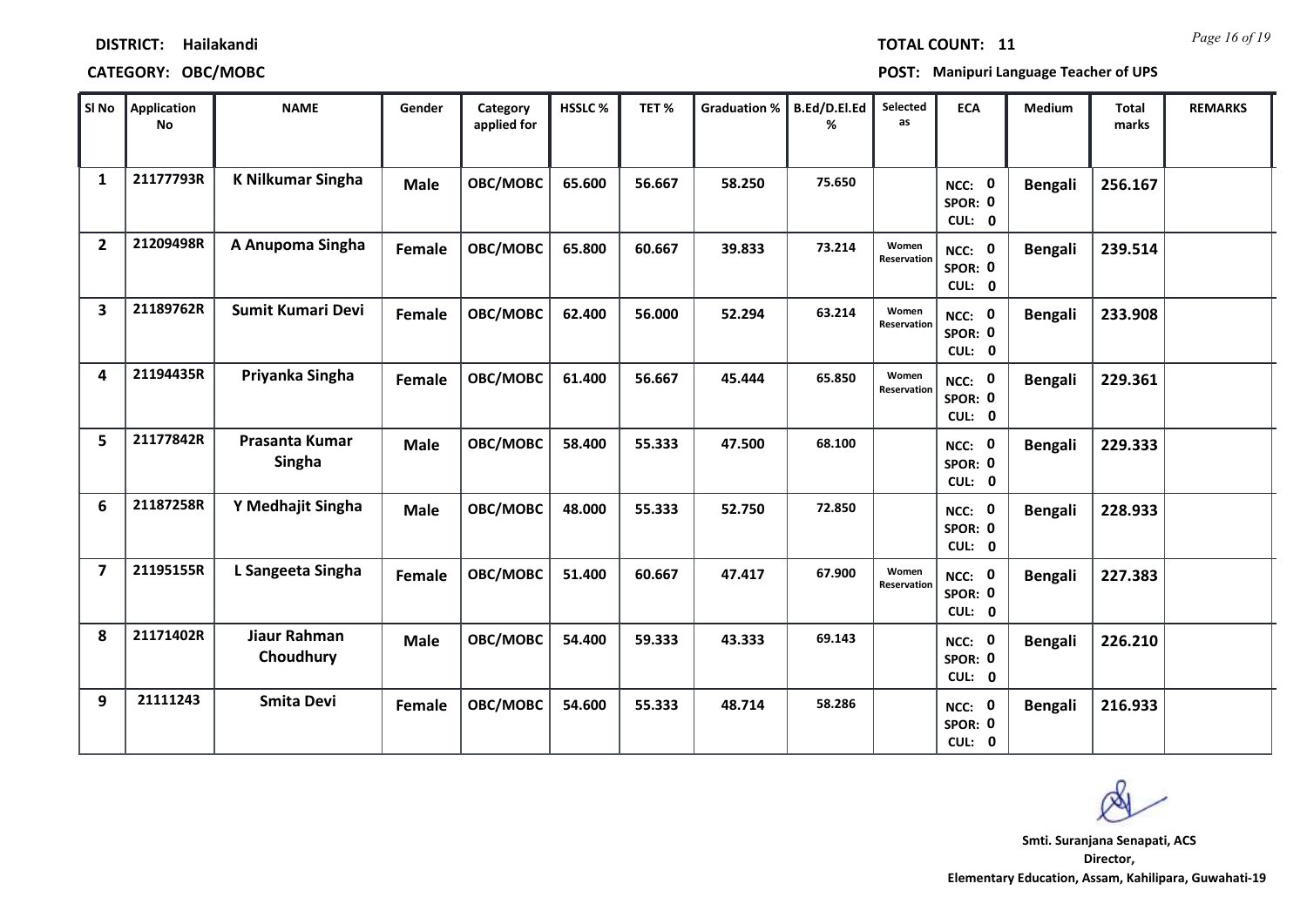*Page 17 of 19* **TOTAL COUNT: 11**

### **DISTRICT: Hailakandi**

**CATEGORY: OBC/MOBC POST: Manipuri Language Teacher of UPS**

| l SI No | Application<br>No | <b>NAME</b>          | Gender | Category<br>applied for | HSSLC % | TET %  | Graduation %   B.Ed/D.El.Ed | %      | Selected<br>as | <b>ECA</b>                               | Medium  | <b>Total</b><br>marks | <b>REMARKS</b> |
|---------|-------------------|----------------------|--------|-------------------------|---------|--------|-----------------------------|--------|----------------|------------------------------------------|---------|-----------------------|----------------|
| 10      | 21169806R         | <b>Manika Sharma</b> | Female | <b>OBC/MOBC</b>         | 49.400  | 62.667 | 41.000                      | 58.400 |                | 5.<br>NCC:<br>SPOR: 0<br>CUL: 0          | Bengali | 216.467               |                |
| 11      | 21110391          | L Nandita Devi       | Female | <b>OBC/MOBC</b>         | 46.400  | 55.333 | 43.143                      | 66.143 |                | $\mathbf 0$<br>NCC:<br>SPOR: 0<br>CUL: 0 | Bengali | 211.019               |                |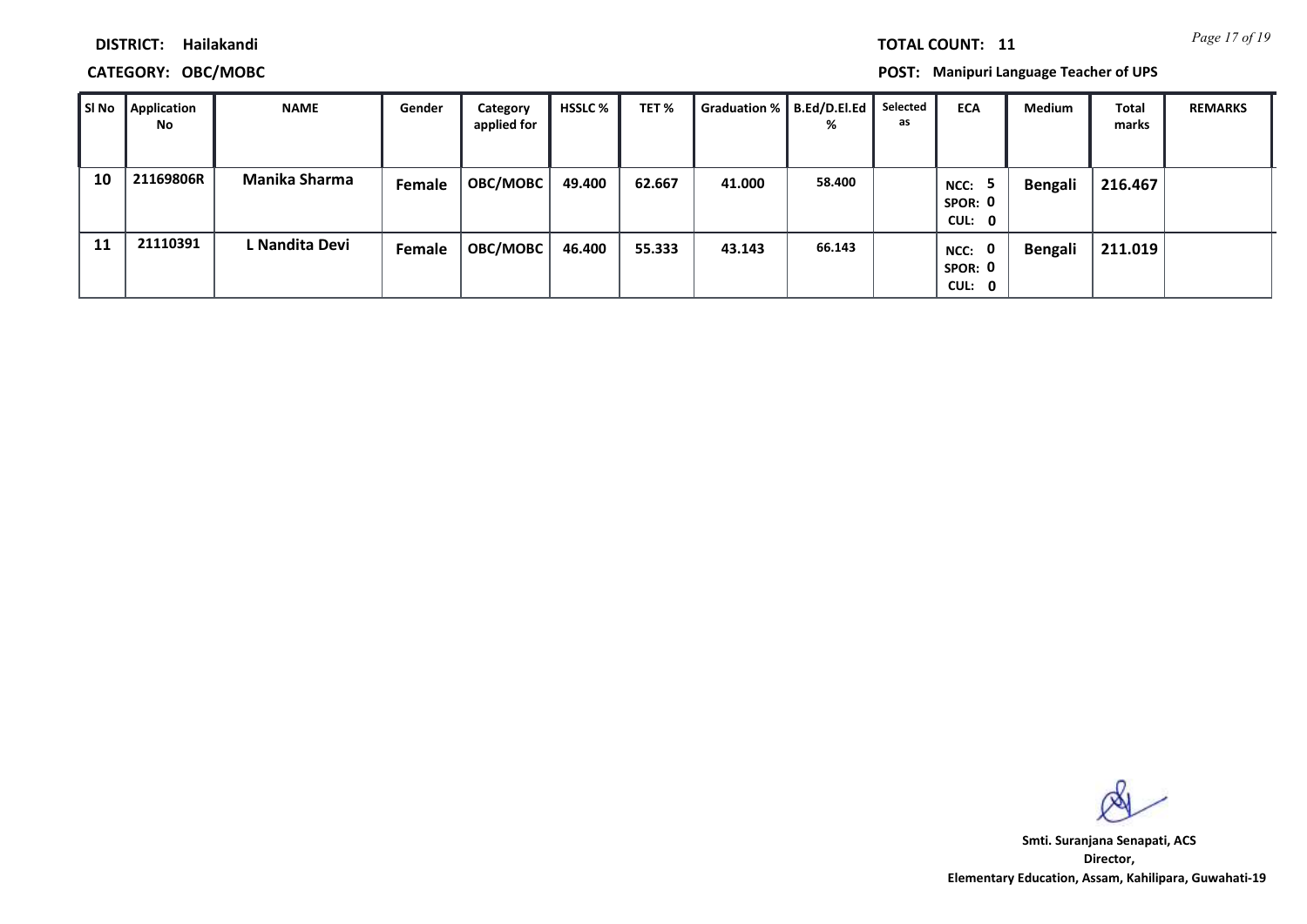*Page 18 of 19* **TOTAL COUNT: 2**

**DISTRICT: Hailakandi**

## **CATEGORY: OBC/MOBC POST: Science Teacher of UPS**

| l SI No | <b>Application</b><br><b>No</b> | <b>NAME</b>      | Gender | Category<br>applied for | HSSLC % | TET %  | Graduation %   B.Ed/D.El.Ed | %      | Selected<br>as       | <b>ECA</b>                     | <b>Medium</b>  | <b>Total</b><br>marks | <b>REMARKS</b> |
|---------|---------------------------------|------------------|--------|-------------------------|---------|--------|-----------------------------|--------|----------------------|--------------------------------|----------------|-----------------------|----------------|
|         | 21207738R                       | Y Rima Devi      | Female | OBC/MOBC                | 56.800  | 64.000 | 60.778                      | 80.100 | Women<br>Reservation | NCC: 0<br>SPOR: 0<br>CUL: 0    | <b>Bengali</b> | 261.678               |                |
|         | 21205196R                       | <b>Payel Dey</b> | Female | OBC/MOBC                | 63.000  | 58.667 | 56.125                      | 77.143 |                      | 0<br>NCC:<br>SPOR: 0<br>CUL: 0 | <b>Bengali</b> | 254.935               |                |